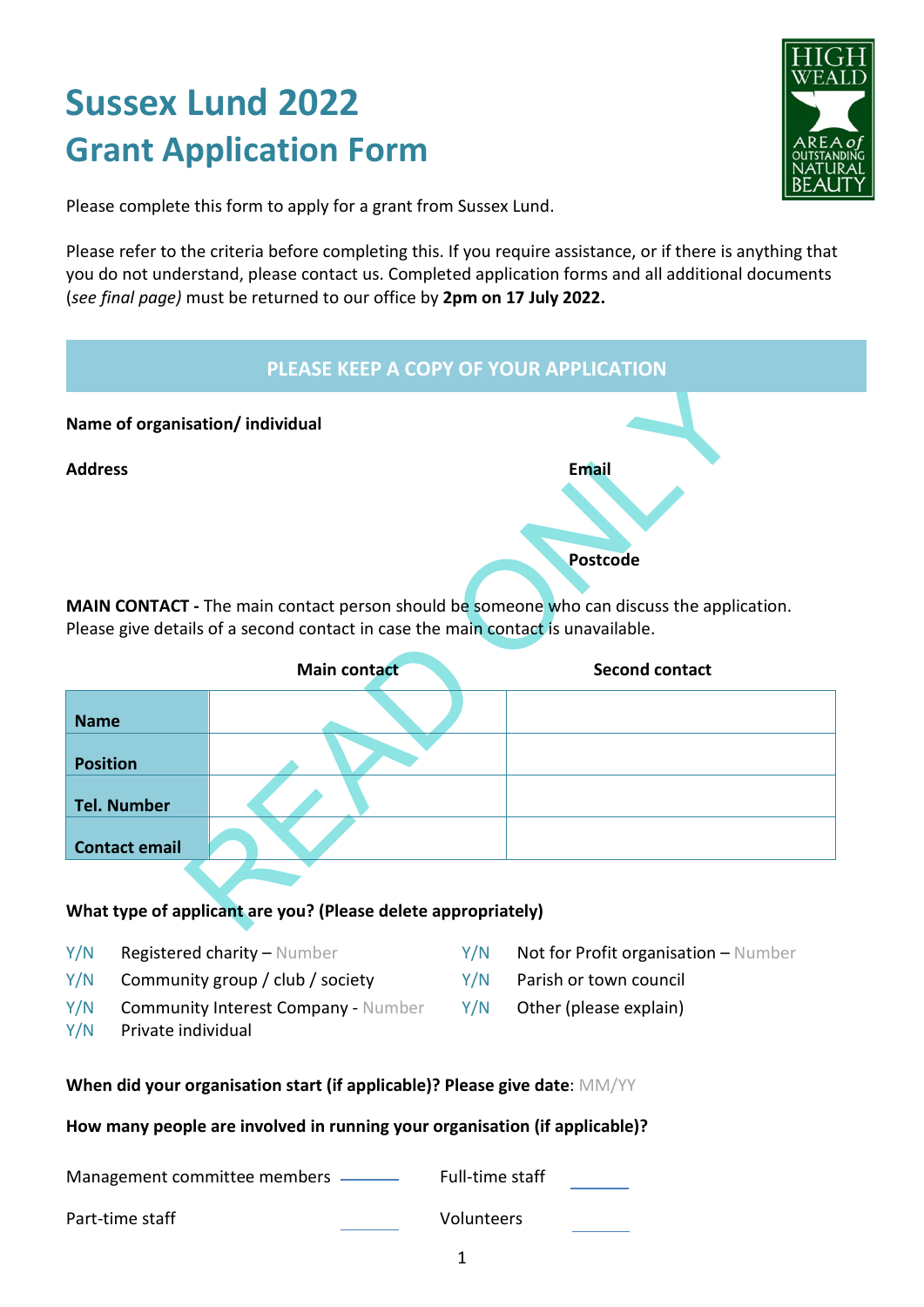## **What is your organisations overall aim and what does it do (if applicable)?**

| Please give the following figures for your organisation or group for the last financial year (if |  |
|--------------------------------------------------------------------------------------------------|--|
| applicable).                                                                                     |  |

| Income $(f)$                                                                       | Expenditure (£)                                                        | Reserves                                                                                                  |          |  |
|------------------------------------------------------------------------------------|------------------------------------------------------------------------|-----------------------------------------------------------------------------------------------------------|----------|--|
| If your project is collaborative, who are you are working with?                    |                                                                        |                                                                                                           |          |  |
|                                                                                    | * Please provide your partnership agreement as an additional document. |                                                                                                           |          |  |
|                                                                                    |                                                                        |                                                                                                           |          |  |
| How did you hear about Sussex Lund?                                                |                                                                        |                                                                                                           |          |  |
|                                                                                    |                                                                        | $\bigcirc$ High Weald E-news $\bigcirc$ High Weald event $\bigcirc$ Word of mouth $\bigcirc$ Social media |          |  |
|                                                                                    | Press feature $\bigcirc$ Website $\bigcirc$ Other (please explain)     |                                                                                                           |          |  |
|                                                                                    |                                                                        |                                                                                                           |          |  |
| Please summarise what your project will do in one sentence.                        |                                                                        |                                                                                                           |          |  |
|                                                                                    |                                                                        |                                                                                                           |          |  |
|                                                                                    |                                                                        |                                                                                                           |          |  |
| Where will your project take place? Please provide a location map if you have one. |                                                                        |                                                                                                           |          |  |
| Address                                                                            |                                                                        |                                                                                                           | Postcode |  |
| Or name and grid reference of project location                                     |                                                                        |                                                                                                           |          |  |

# **If your project involves land or objects do you own this outright?** Y/N

# **If you are not the owner what agreement do you have with the owner/s to undertake the project?**

| Y/N Signed letter    | Y/N Contract                 |
|----------------------|------------------------------|
| Y/N Verbal agreement | $Y/N$ Other (please explain) |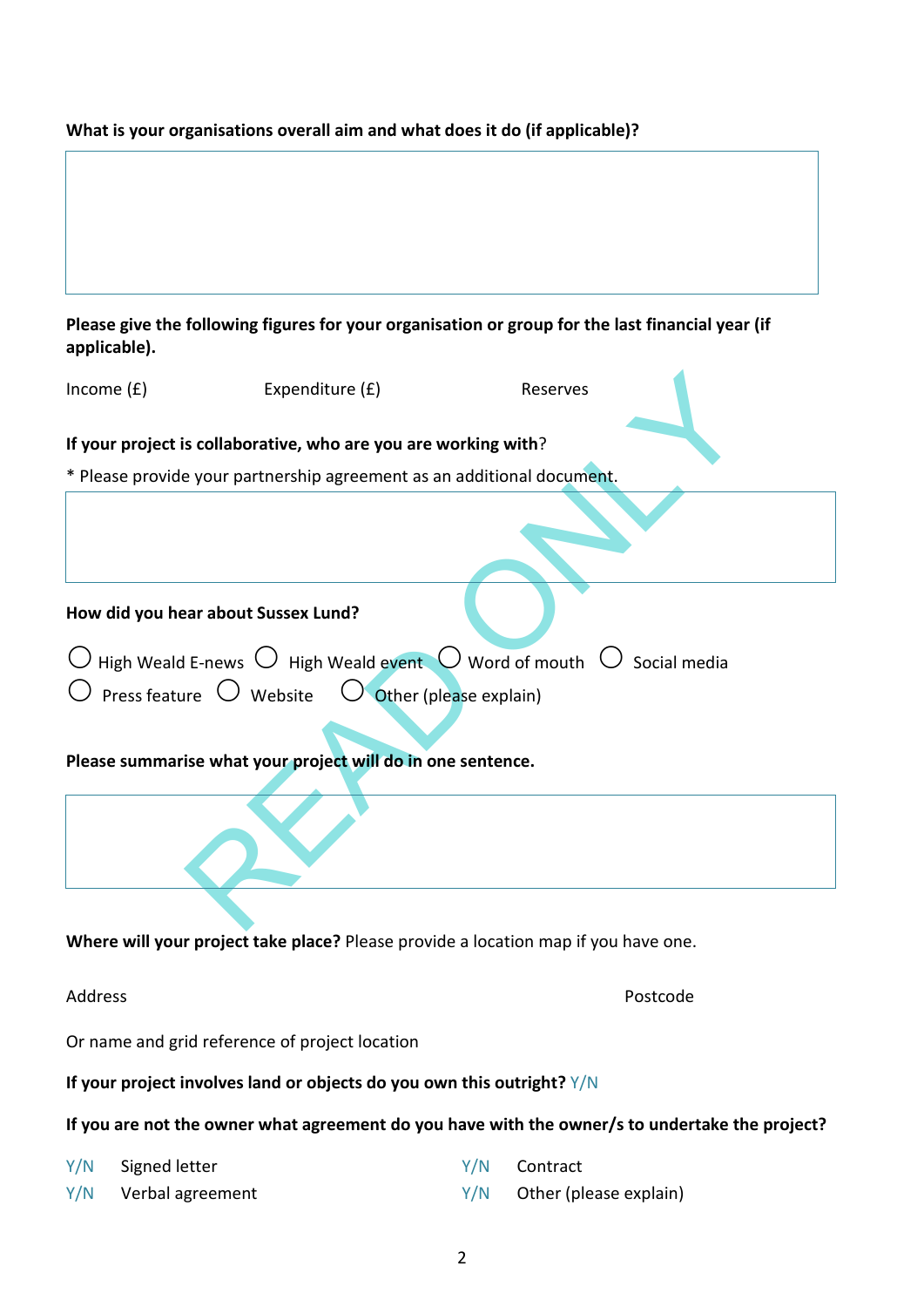### **Why is your project needed? What will your project do? How will the landscape and people benefit from your project? How will your project make a difference?**

Please describe any evidence you have of need. Please attach photographs to help answer this question. Please do not use more than **500** words.

**How will you minimise the carbon footprint of your project?**  Please do not use more than **50** words.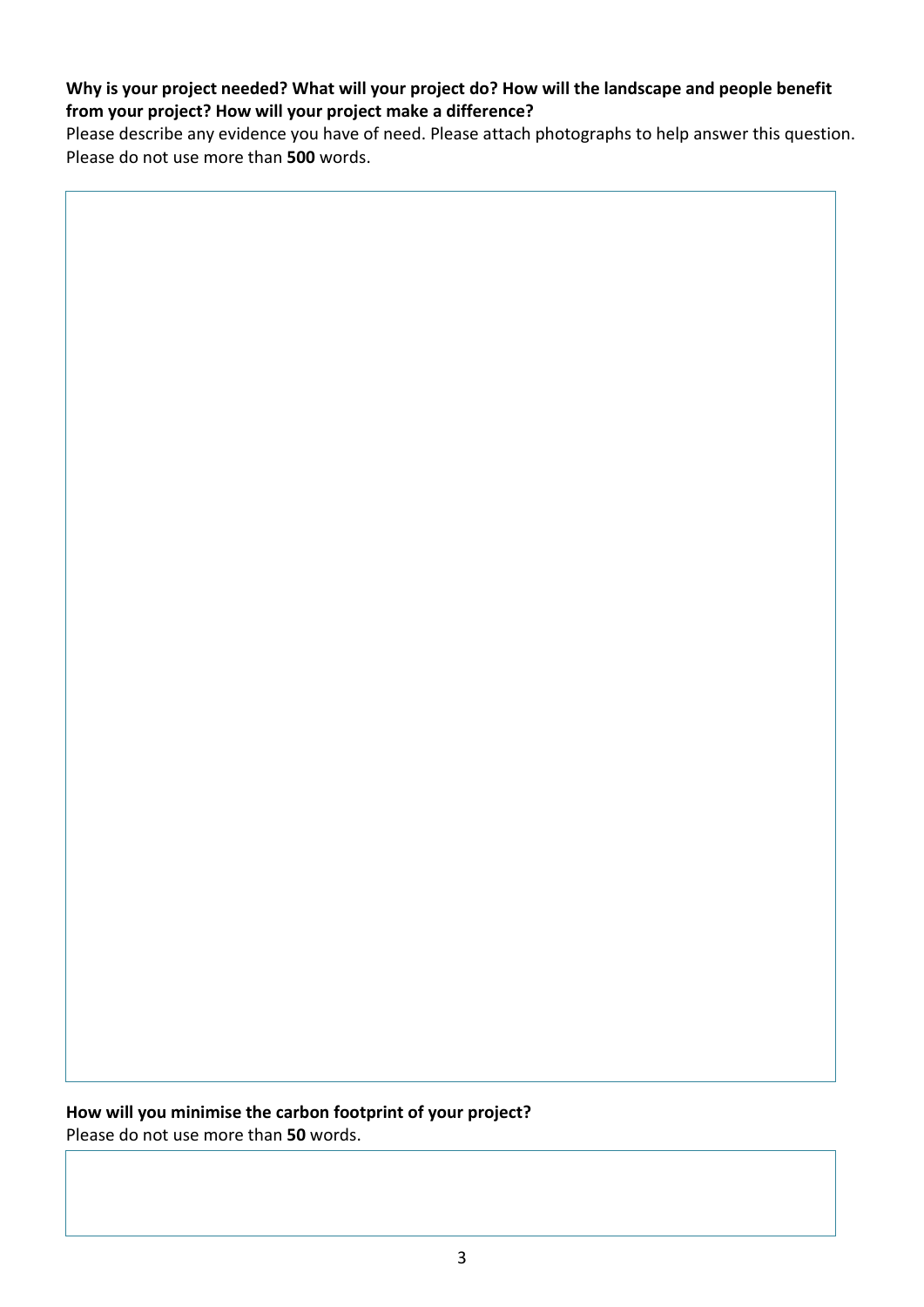**What experience do you have of delivering projects like this? What advice have you sought?**  Please do not use more than **100** words.

**How will you look after or sustain your project when it is finished/ complete?**  Please do not use more than **100** words.

 $\mathbf{r}$ 

| How will you monitor what difference your project has made?                                                |
|------------------------------------------------------------------------------------------------------------|
| Please do not use more than 100 words.                                                                     |
|                                                                                                            |
| How will you share what your project has done to inspire others?<br>Please do not use more than 100 words. |
|                                                                                                            |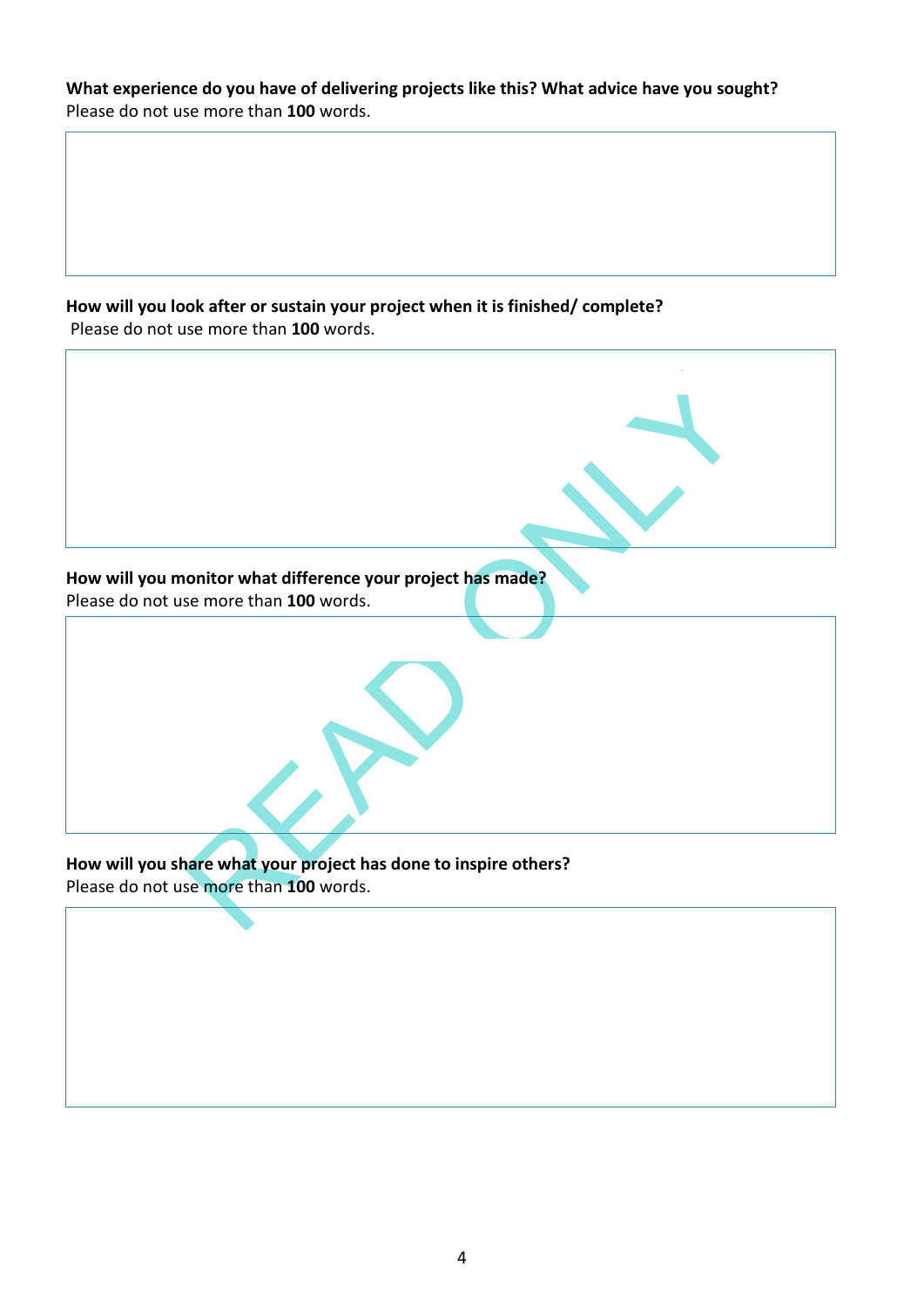#### *How will your project happen and how much will it cost?*

*Please break your project down into separate activities so that we can see who will do what and when. Please provide a breakdown of the costs of these activities and show how the funding from Sussex Lund would be used. See the completed example as a guide. Please exclude VAT if you are VAT registered.*

| What will you do?                                                                                 | Who will do it? | When                                     | What are you costs? |  | <b>Total cost</b> | <b>Sussex Lund request £</b> |
|---------------------------------------------------------------------------------------------------|-----------------|------------------------------------------|---------------------|--|-------------------|------------------------------|
|                                                                                                   |                 |                                          |                     |  |                   |                              |
|                                                                                                   |                 |                                          |                     |  |                   |                              |
|                                                                                                   |                 |                                          |                     |  |                   |                              |
|                                                                                                   |                 |                                          |                     |  |                   |                              |
|                                                                                                   |                 |                                          |                     |  |                   |                              |
|                                                                                                   |                 |                                          |                     |  |                   |                              |
|                                                                                                   |                 |                                          |                     |  |                   |                              |
| <b>Total</b>                                                                                      |                 |                                          |                     |  |                   |                              |
| If you are applying for other sources of funding for this project please fill out the table below |                 |                                          |                     |  |                   |                              |
| Source                                                                                            |                 | Tick here if secured.<br>(click the box) | Amount (£)          |  |                   |                              |

| <b>Source</b> | Tick here if secured.<br>(click the box) | Amount (£) |
|---------------|------------------------------------------|------------|
|               |                                          |            |
|               |                                          |            |
|               |                                          |            |